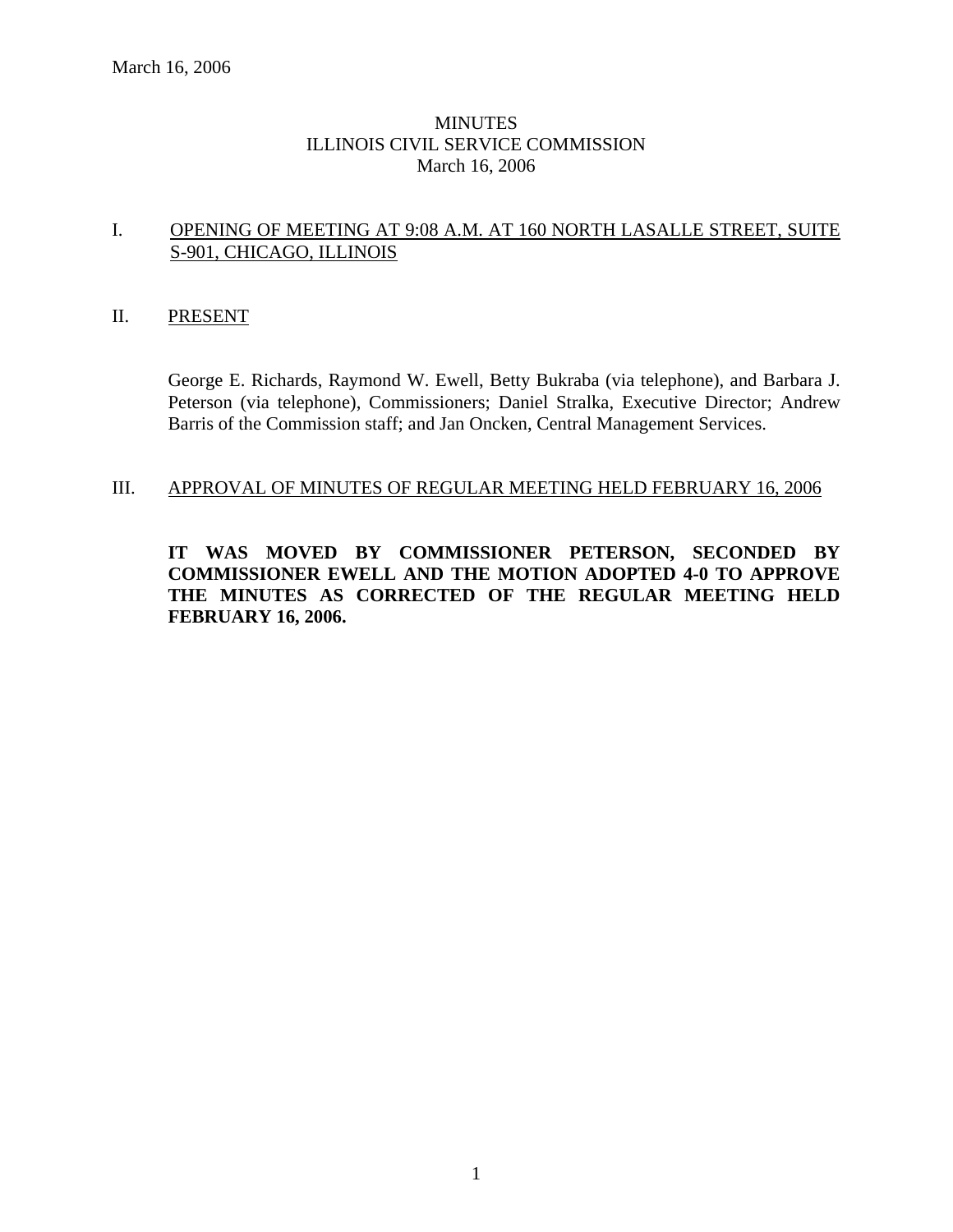# IV. EXEMPTIONS UNDER SECTION 4d(3) OF THE PERSONNEL CODE

# **A. Report on Exempt Positions**

| еженірі і означня                       | Total            | Number of Exempt |
|-----------------------------------------|------------------|------------------|
| <u>Agency</u>                           | <b>Employees</b> | Positions        |
|                                         |                  |                  |
|                                         |                  |                  |
|                                         |                  |                  |
|                                         |                  |                  |
|                                         |                  |                  |
| Central Management Services  1623 120   |                  |                  |
| Children and Family Services 3287 41    |                  |                  |
|                                         |                  |                  |
|                                         |                  |                  |
|                                         |                  |                  |
|                                         |                  |                  |
|                                         |                  |                  |
|                                         |                  |                  |
|                                         |                  |                  |
|                                         |                  |                  |
|                                         |                  |                  |
| Environmental Protect. Agency  1067  17 |                  |                  |
|                                         |                  |                  |
|                                         |                  |                  |
|                                         |                  |                  |
|                                         |                  |                  |
|                                         |                  |                  |
|                                         |                  |                  |
|                                         |                  |                  |
|                                         |                  |                  |
|                                         |                  |                  |
|                                         |                  |                  |
|                                         |                  |                  |
|                                         |                  |                  |
|                                         |                  |                  |
|                                         |                  |                  |
|                                         |                  |                  |
|                                         |                  |                  |
|                                         |                  |                  |
|                                         |                  |                  |
|                                         |                  |                  |
|                                         |                  |                  |
|                                         |                  |                  |
|                                         |                  |                  |
|                                         |                  |                  |
|                                         |                  |                  |
|                                         |                  |                  |
|                                         |                  |                  |
|                                         |                  |                  |
|                                         |                  |                  |
|                                         |                  |                  |
|                                         |                  |                  |
|                                         |                  |                  |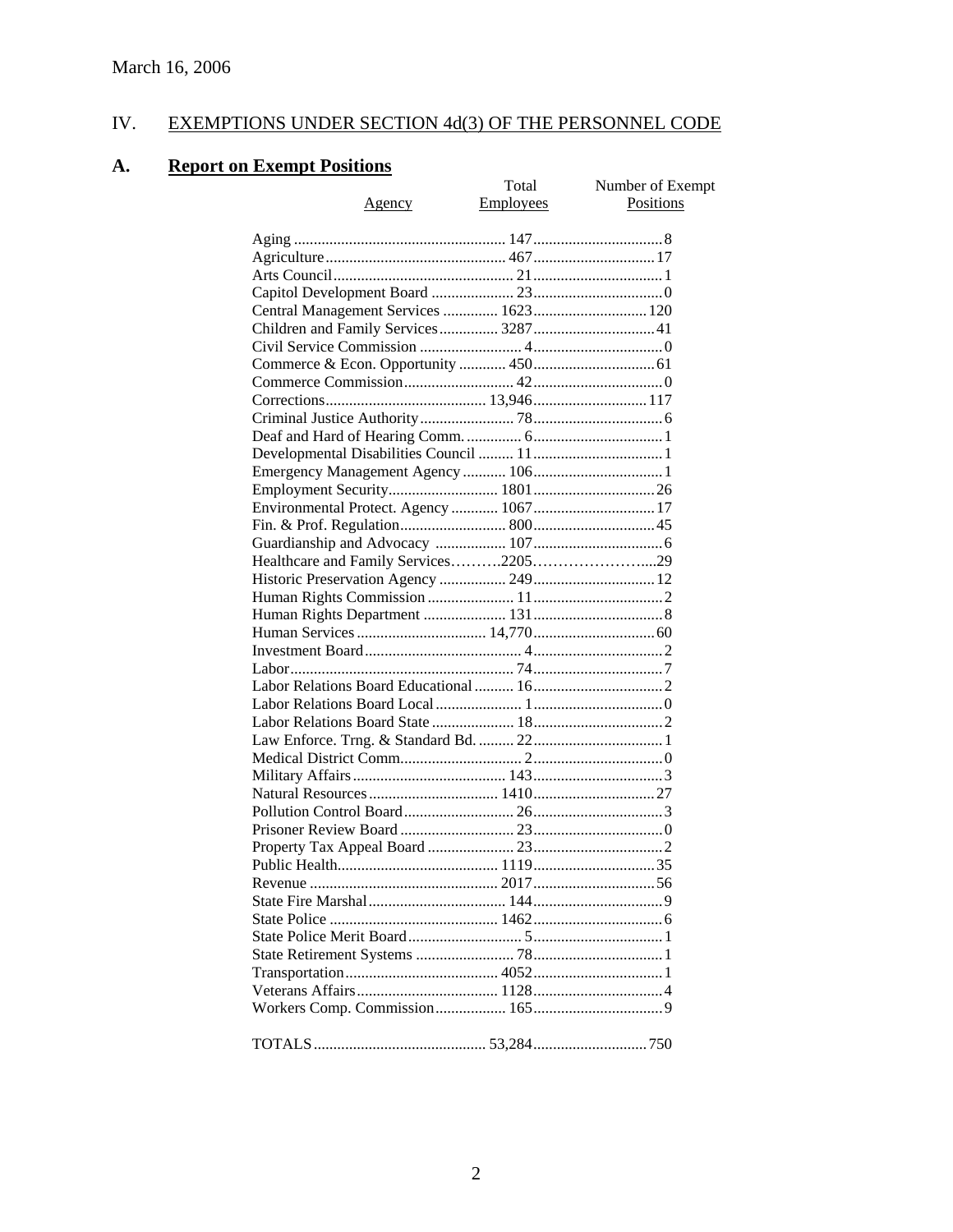#### **B. Governing Rule - Jurisdiction B Exemptions**

- a) Before a position shall qualify for exemption from Jurisdiction B under Section 4d(3) of the Personnel Code, the position shall be directly responsible to:
	- 1. The Governor, or
	- 2. A departmental director or assistant director appointed by the Governor, or
	- 3. A board or commission appointed by the Governor, or
	- 4. The head of an agency created by Executive Order, or the director or assistant director of an agency carrying out statutory powers, whose offices are created by the Governor subject to legislative veto under Article V, Section 11, of the Constitution of 1970, which agency head, director, or assistant director may themselves be subject to exemption under Section 4d(3), or
	- 5. In an agency having a statutory assistant director, a deputy director exercising full line authority under the director for all operating entities of the agency, provided the statutory role of assistant director is vacant or is assigned clearly distinct and separate duties from the deputy director and as a colleague to him, or
	- 6. A line position organizationally located between the director and/or assistant director and a subordinate statutorily exempt position(s), provided the position proposed for exemption has line authority over the statutory exempt position(s), or
	- 7. The elected head of an independent agency in the executive, legislative, or judicial branch of government.
- b) If a position meets the above criterion, it must, in addition, be responsible for one or more of the following before it shall be approved as exempt:
	- 1. Directs programs defined by statute and/or departmental, board, or commission policy or possess significant authority when acting in the capacity of a director of programs to bind the agency.
	- 2. Makes decisions in exercising principal responsibility for the determination or execution of policy which fix objectives or state the principles to control action toward operating objectives of one or more divisions, such decisions being subject to review or reversal only by the director, assistant director, board or commission.
	- 3. Participates in the planning and programming of departmental, board, or commission activities, integrating the plans and projections of related divisions, and the scheduling of projected work programs of those agencies.
	- 4. Makes decisions in exercising principal responsibility for the determination or execution of policy which fix objectives or state the principles to control action toward operating objectives of one or more divisions, such decisions being subject to review or reversal only by the director, assistant director, board or commission.
	- 5. Participates in the planning and programming of departmental, board, or commission activities, integrating the plans and projections of related divisions, and the scheduling of projected work programs of those agencies.

\* \* \*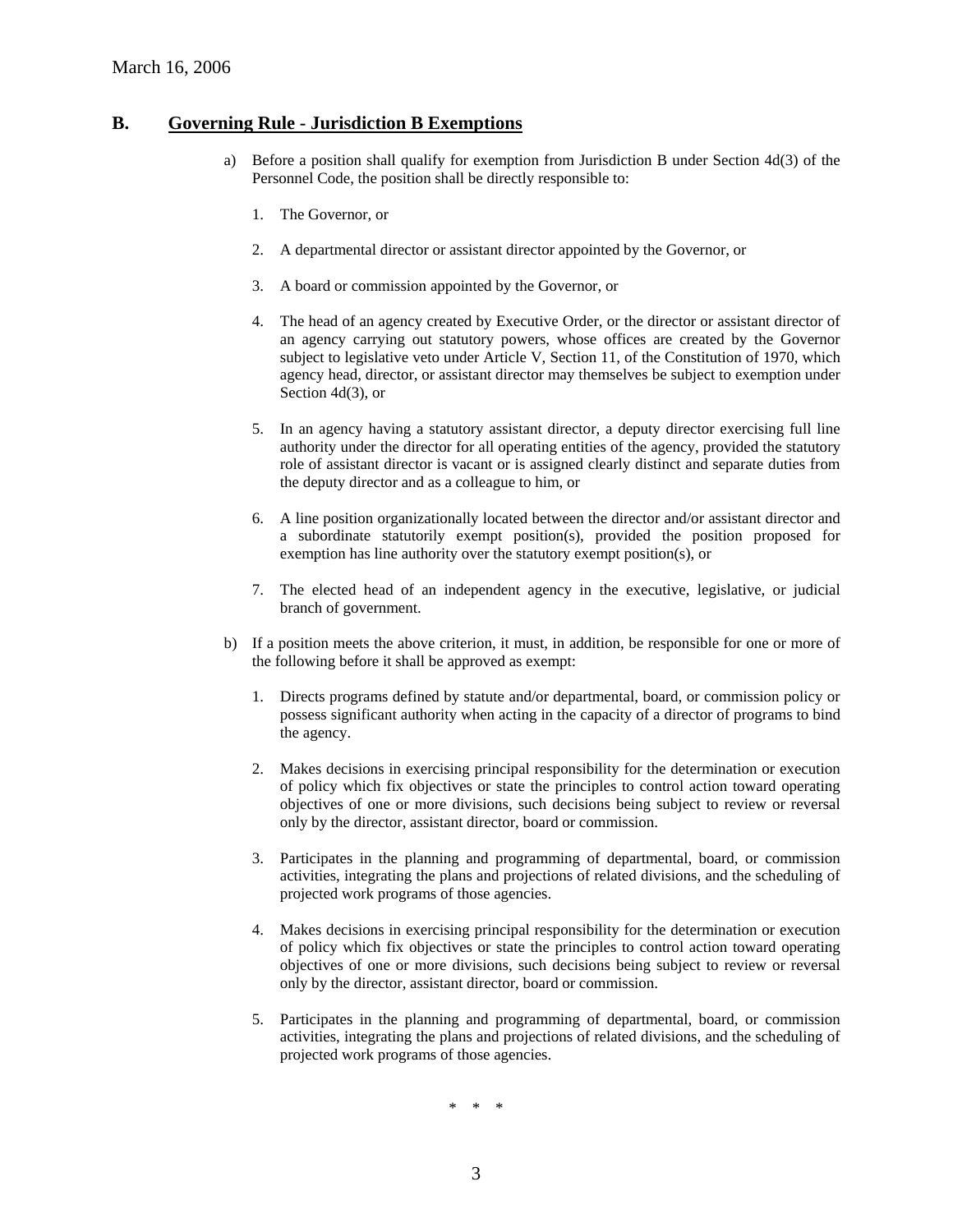## **C. Requests for 4d(3) Exemption**

- With regard to Item C, Executive Director Daniel Stralka reported that a significant overlap was discovered between this position and a facility management position at CMS. As the agencies involved were unable to rectify or adequately explain the overlap, it is recommended that this matter be continued until the April meeting.
- With regard to Item D, Executive Director Daniel Stralka reported that the CFO position meets all exemption criteria and the agency is making progress on the "Four Month Vacant" positions.

## **IT WAS MOVED BY COMMISSIONER EWELL, SECONDED BY COMMISSIONER PETERSON AND THE MOTION UNANIMOUSLY ADOPTED TO GRANT OR CONTINUE THE REQUESTS FOR 4D(3) EXEMPTION FOR THE FOLLOWING POSITIONS:**

**The following 4d(3) request for exemption was granted at the March 16, 2006 meeting:** 

Illinois Department of Revenue

| <b>Position Number:</b>  | 40070-25-08-100-00-01                   |
|--------------------------|-----------------------------------------|
| <b>Position Title:</b>   | Senior Public Service Administrator     |
| Bureau/Division:         | Budget & Planning Office                |
| <b>Functional Title:</b> | Manager, Budget & Planning Office / CFO |
| Incumbent:               | David K. Hunt                           |
| Supervisor:              | Director                                |
| Location:                | <b>Sangamon County</b>                  |
|                          |                                         |

## **The following 4d(3) request for exemption was continued until the April 20, 2006 meeting:**

Illinois Department of Human Services

| 40070-10-10-000-00-01                               |
|-----------------------------------------------------|
| Senior Public Service Administrator                 |
| <b>Office of Business Services</b>                  |
| Director of the Office of Business Services         |
| <b>None</b>                                         |
| Chief Operations Officer (Reports to the Secretary) |
| <b>Sangamon County</b>                              |
|                                                     |

### V. MOTION TO GO INTO EXECUTIVE SESSION

## **IT WAS MOVED BY COMMISSIONER EWELL, SECONDED BY COMMISSIONER BUKRABA AND BY ROLL CALL VOTE THE MOTION**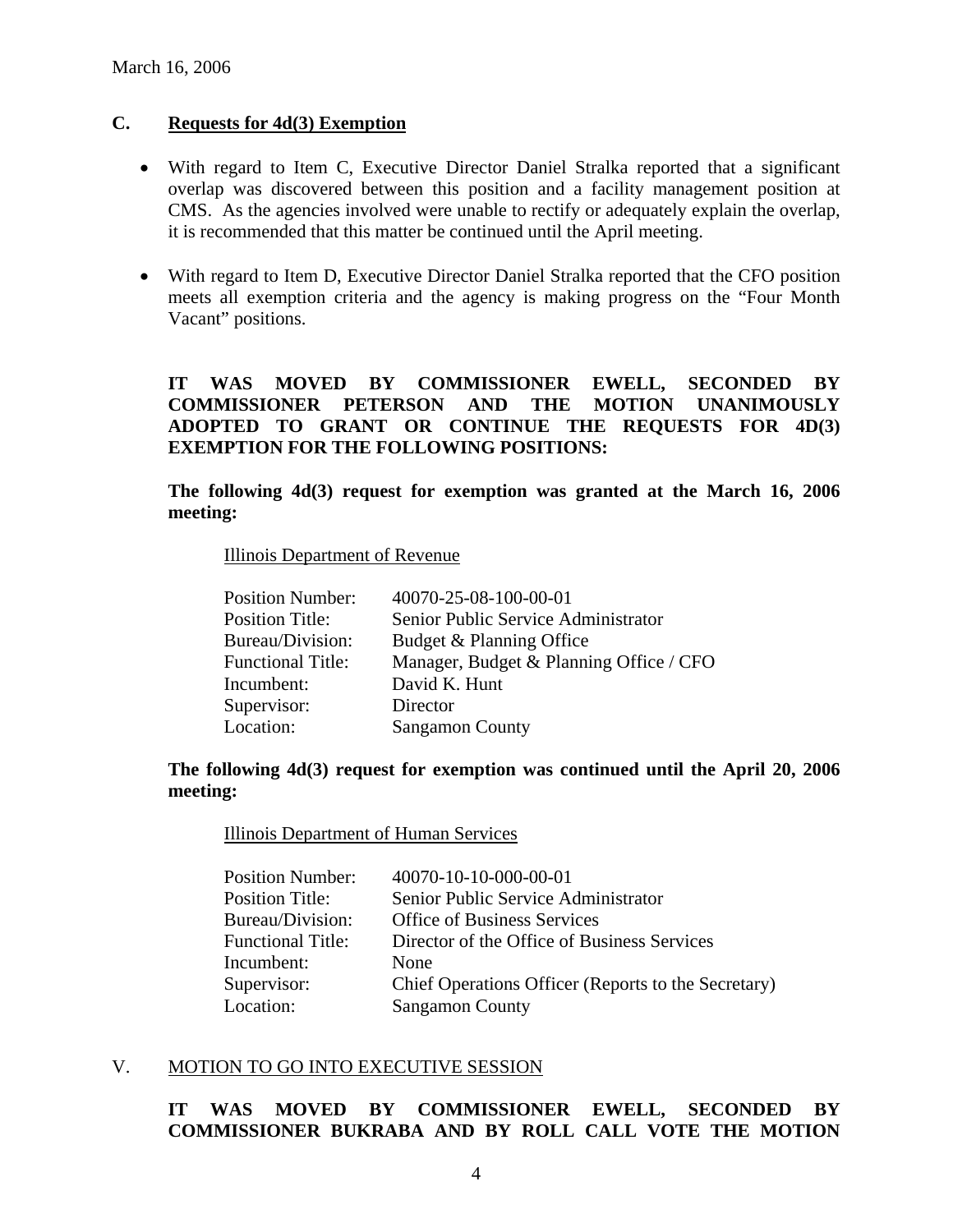**UNANIMOUSLY ADOPTED TO HOLD AN EXECUTIVE SESSION TO CONSIDER APPEALS FILED WITH THE COMMISSION PURSUANT TO SUBSECTIONS 2(c)(1), 2(c)(4) AND 2(c)(11) OF THE OPEN MEETINGS ACT.** 

| <b>PETERSON</b> | YES. | <b>KOLKER</b>      |  |
|-----------------|------|--------------------|--|
| <b>EWELL</b>    | YES. | <b>BUKRABA YES</b> |  |
| <b>RICHARDS</b> | YES. |                    |  |

#### VI. RECONVENE MEETING

Upon due and proper notice the regular meeting of the Illinois Civil Service Commission was reconvened at 160 North LaSalle Street, Chicago, Illinois at 9:24 a.m.

#### PRESENT

George E. Richards, Raymond W. Ewell, Betty Bukraba (via telephone), and Barbara J. Peterson (via telephone), Commissioners; Daniel Stralka, Executive Director; and Andrew Barris of the Commission staff.

### VII. NON-MERIT APPOINTMENT REPORT

The Personnel Code permits non-merit appointments for a limited period of time, i.e., emergency appointments shall not exceed 60 days and shall not be renewed, and positions shall not be filled on a temporary or provisional basis for more than six months out of any twelve-month period. Consecutive non-merit appointments are not violative of the Code, however, they do present a possible evasion of merit principles and should be monitored. Set forth below is the number of consecutive non-merit appointments made by each department. These statistics are from the Department of Central Management Services consecutive non-merit report as of February 28, 2006.

| Agency                              | 1/31/06        | 2/28/06                     |
|-------------------------------------|----------------|-----------------------------|
| Agriculture                         |                |                             |
| Arts Council                        |                |                             |
| Children & Family Services          |                |                             |
| Comm. & Economic Opportunity        |                |                             |
| <b>Emergency Management Agency</b>  |                |                             |
| <b>Environmental Protection</b>     |                |                             |
| Financial & Professional Regulation |                | $\mathfrak{D}$              |
| Healthcare & Family Services        | 6              | 5                           |
| <b>Human Services</b>               | 5              | $\overline{\mathbf{5}}$     |
| <b>Natural Resources</b>            | 10             | $\mathcal{R}$               |
| Property Tax Appeal Board           |                |                             |
| Transportation                      | 27             | 34                          |
| <b>Veterans Affairs</b>             | $\mathfrak{D}$ | $\mathcal{D}_{\mathcal{L}}$ |
| Total                               | 60             | 67                          |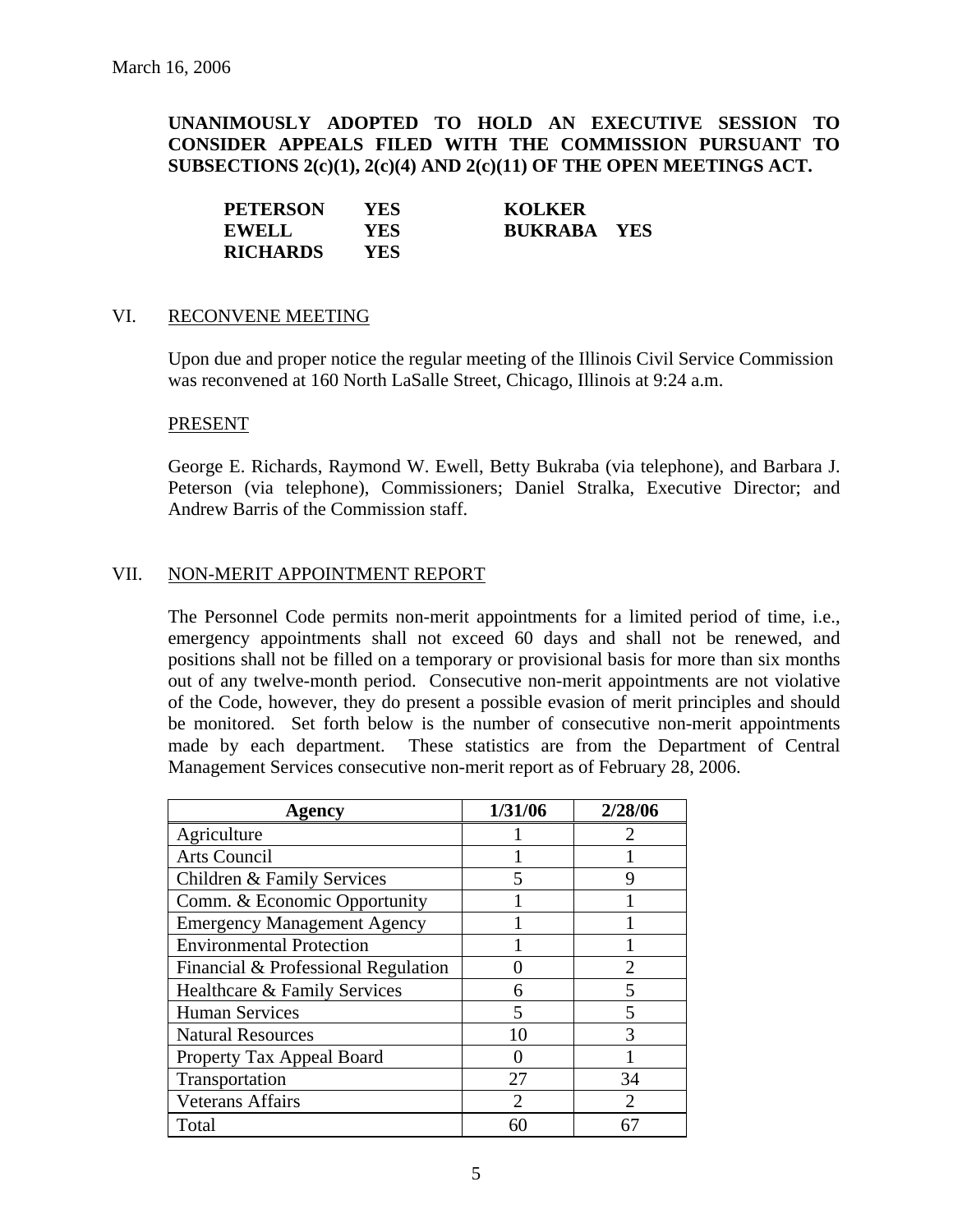### VIII. PUBLICLY ANNOUNCED DECISIONS RESULTING FROM APPEAL

## • **DISCHARGE APPEAL**

#### **DA-26-06**

| Petitioner | Michael Eppley         | Appeal Date          | 12/13/05             |
|------------|------------------------|----------------------|----------------------|
| Agency     | <b>IEPA</b>            | <b>Decision Date</b> | 03/03/06             |
| Type       | Discharge              | ALJ                  | <b>Andrew Barris</b> |
| Change(s)  | Made threatening       | Recommended          |                      |
|            | statements to employee | Decision             | Charges not proven.  |

**IT WAS MOVED BY COMMISSIONER EWELL, SECONDED BY COMMISSIONER BUKRABA, AND BY ROLL CALL VOTE OF 4-0 THE MOTION WAS ADOPTED TO AFFIRM AND ADOPT THE ADMINISTRATIVE LAW JUDGE'S RECOMMENDED DECISION THAT THE CHARGES HAVE NOT BEEN PROVEN BY A PREPONDERANCE OF THE EVIDENCE.** 

| <b>PETERSON</b> | YES | <b>KOLKER</b>  |     |
|-----------------|-----|----------------|-----|
| <b>EWELL</b>    | YES | <b>RUKRABA</b> | YES |
| <b>RICHARDS</b> | YES |                |     |

#### IX. APPEALS TERMINATED WITHOUT DECISION

### • **WITHDRAWN**

#### **S-31-06**

|           | Respondent   Ronald Matrisciano | <b>Appeal Date</b>   | 1/26/06               |
|-----------|---------------------------------|----------------------|-----------------------|
| Agency    | DOC                             | <b>Decision Date</b> | 3/06/06               |
| Type      | Suspension                      | ALJ                  | <b>Andrew Barris</b>  |
| Change(s) | Suspension pending              | Recommended          | Withdrawn; dismissal  |
|           | judicial verdict                | Decision             | subject to Commission |
|           |                                 |                      | approval.             |

**IT WAS MOVED BY COMMISSIONER EWELL, SECONDED BY COMMISSIONER PETERSON AND BY ROLL CALL VOTE OF 4-0 THE MOTION ADOPTED TO AFFIRM AND ADOPT THE ADMINISTRATIVE LAW JUDGE'S RECOMMENDED DECISION DISMISSING THE APPEAL OF THE PETITIONER, RONALD MATRISCIANO.** 

| <b>PETERSON</b> | YES. | <b>KOLKER</b>  |     |
|-----------------|------|----------------|-----|
| <b>EWELL</b>    | YES  | <b>BUKRABA</b> | YES |
| <b>RICHARDS</b> | YES. |                |     |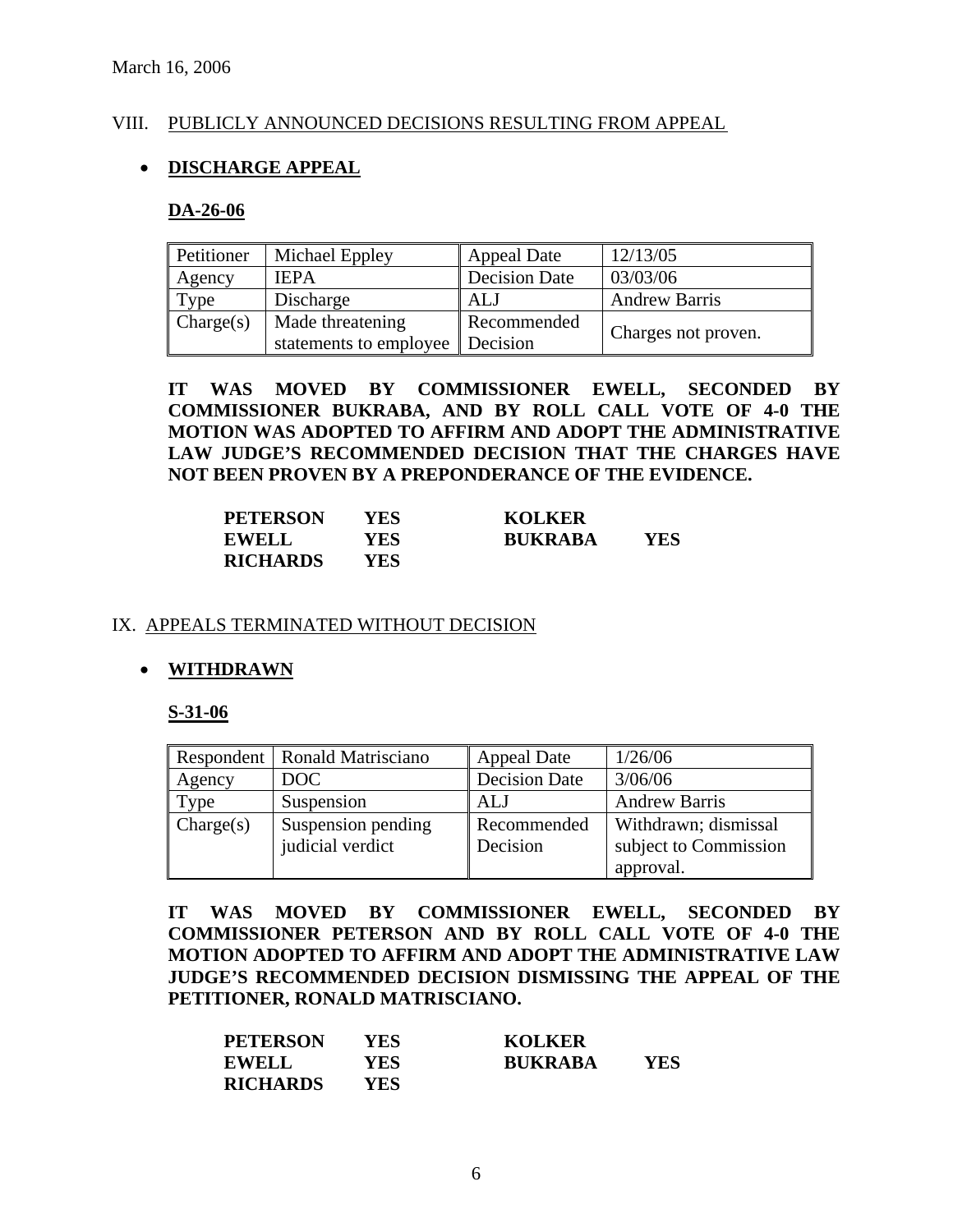#### X. AMENDMENTS IN CLASS SPECIFICATIONS

**The Director of Central Management Services submitted the following class title for revision:** 

#### Current Position Title

Elevator Inspector

## **IT WAS MOVED BY COMMISSIONER EWELL, SECONDED BY COMMISSIONER BUKRABA AND THE MOTION ADOPTED 4-0 TO APPROVE THE REVISION OF THE FOLLOWING CLASS SPECIFICATION FOR THE FOLLOWING CLASS TITLE TO BE EFFECTIVE APRIL 1, 2006.**

### **Elevator Inspector**

**IT WAS MOVED BY COMMISSIONER PETERSON, SECONDED BY COMMISSIONER BUKRABA AND THE MOTION UNANIMOUSLY ADOPTED TO DISAPPROVE ANY CLASS SPECIFICIATIONS RECEIVED BY THE COMMISSION NOT CONTAINED IN THIS REPORT TO ALLOW ADEQUATE STUDY.** 

## XI. REVIEW OF EXECUTIVE SESSION MINUTES PURSUANT TO OPEN MEETINGS ACT

**IT WAS MOVED BY COMMISSIONER EWELL, SECONDED BY COMMISSIONER BUKRABA AND THE MOTION UNANIMOUSLY ADOPTED THAT AFTER REVIEW OF EXECUTIVE SESSION MINUTES PURSUANT TO THE OPEN MEETINGS ACT, THE MINUTES SHALL REMAIN CLOSED INDEFINITELY REGARDING ALL PERSONNEL MATTERS.** 

XII. STAFF REPORT

- Executive Director Daniel Stralka reported that he and Sandy Guppy, Chief Fiscal Officer, attended both the Senate and House legislative budget hearings in the past month.
- Executive Director Daniel Stralka reported that the Civil Service Commission has purchased new artwork for the Springfield reception area. The framed posters show various Abraham Lincoln related sites in the vicinity.
- Executive Director Daniel Stralka reminded the Commissioners that their Ethics Training materials for 2006 have been distributed and need to be returned to him upon completion.